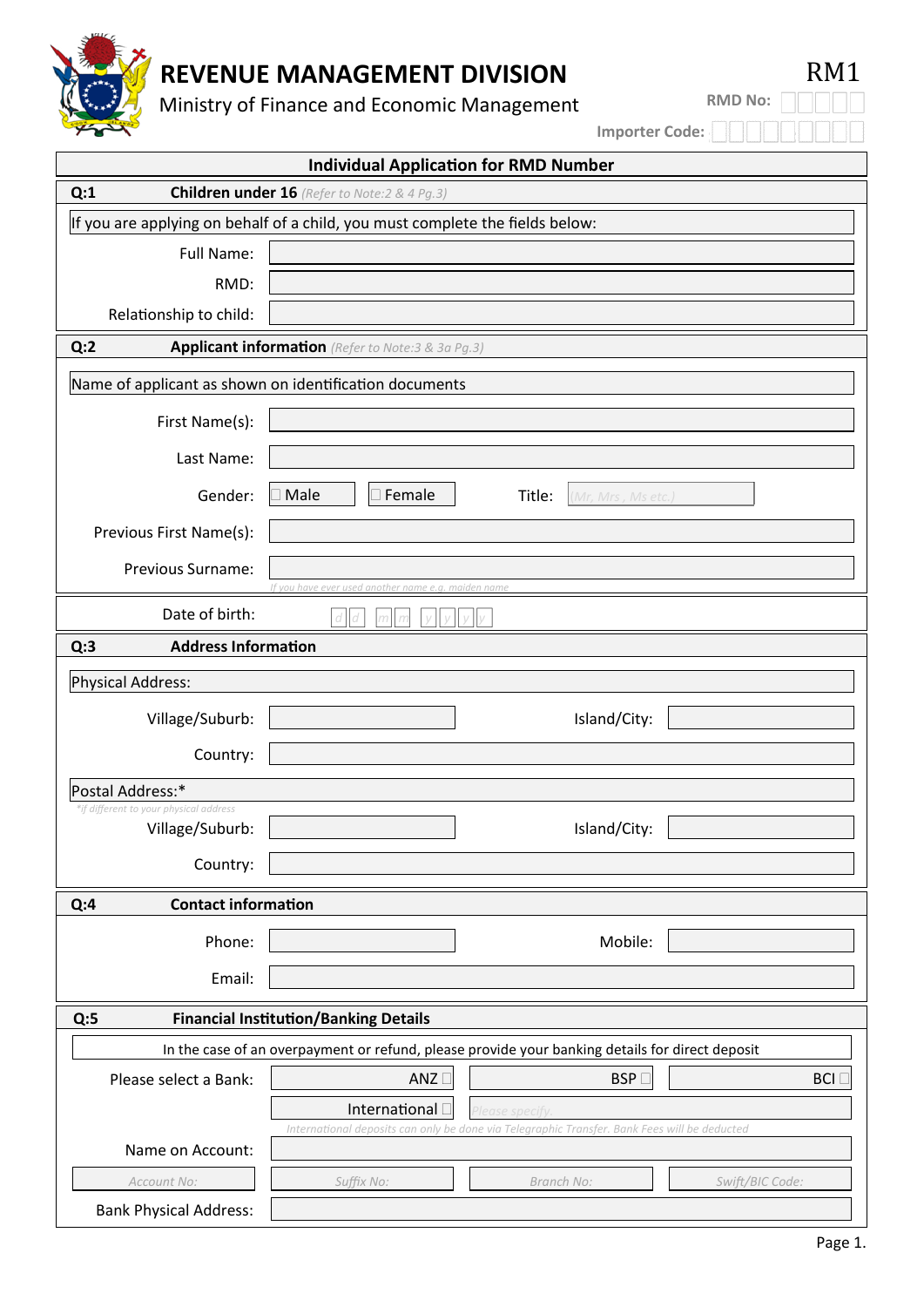

### **REVENUE MANAGEMENT DIVISION RM1**

#### Ministry of Finance and Economic Management

|                                                                                                                                                                                                                                                              | <b>Declaration Form</b>                                                              |            |  |  |
|--------------------------------------------------------------------------------------------------------------------------------------------------------------------------------------------------------------------------------------------------------------|--------------------------------------------------------------------------------------|------------|--|--|
| Q:6                                                                                                                                                                                                                                                          | Please provide the following supporting documents as Identification: Refer to Note 5 |            |  |  |
| Cook Island Driver's License [                                                                                                                                                                                                                               | Birth Certificate □                                                                  | Passport D |  |  |
| Q:7<br>Consent (Please select 'one' of the options listed).                                                                                                                                                                                                  |                                                                                      |            |  |  |
| For the purpose of this application, I consent to receiving confirmation of my RMD number by:                                                                                                                                                                |                                                                                      |            |  |  |
| $\Box$ Email:                                                                                                                                                                                                                                                |                                                                                      |            |  |  |
| $\Box$ Postal Address:                                                                                                                                                                                                                                       |                                                                                      |            |  |  |
|                                                                                                                                                                                                                                                              |                                                                                      |            |  |  |
| $\Box$ In office pick up                                                                                                                                                                                                                                     |                                                                                      |            |  |  |
| Acknowledgment of your tax obligations statement.                                                                                                                                                                                                            |                                                                                      |            |  |  |
| Meeting your tax obligation means providing Revenue Management Division with accurate information so we can assess<br>your liabilities or your entitlements under the Acts we administer. Revenue Management Division may charge penalties if<br>you do not. |                                                                                      |            |  |  |
| Q:8<br><b>Statutory Declaration</b>                                                                                                                                                                                                                          |                                                                                      |            |  |  |
| Print full/legal name here                                                                                                                                                                                                                                   |                                                                                      |            |  |  |
| declare that the information given on this form, to be true and correct. (Refer to note 6)                                                                                                                                                                   |                                                                                      |            |  |  |
| I authorise Revenue Management Division to contact any agency that issued a document I have used in support<br>of this application, to verify the details of the document for the purpose of this application.                                               |                                                                                      |            |  |  |
| I have read the 'Acknowledgement of your tax obligations statement' above before signing this declaration.                                                                                                                                                   |                                                                                      |            |  |  |
| Signature                                                                                                                                                                                                                                                    |                                                                                      | Date       |  |  |

*Penalties may be imposed for giving false or misleading information.*